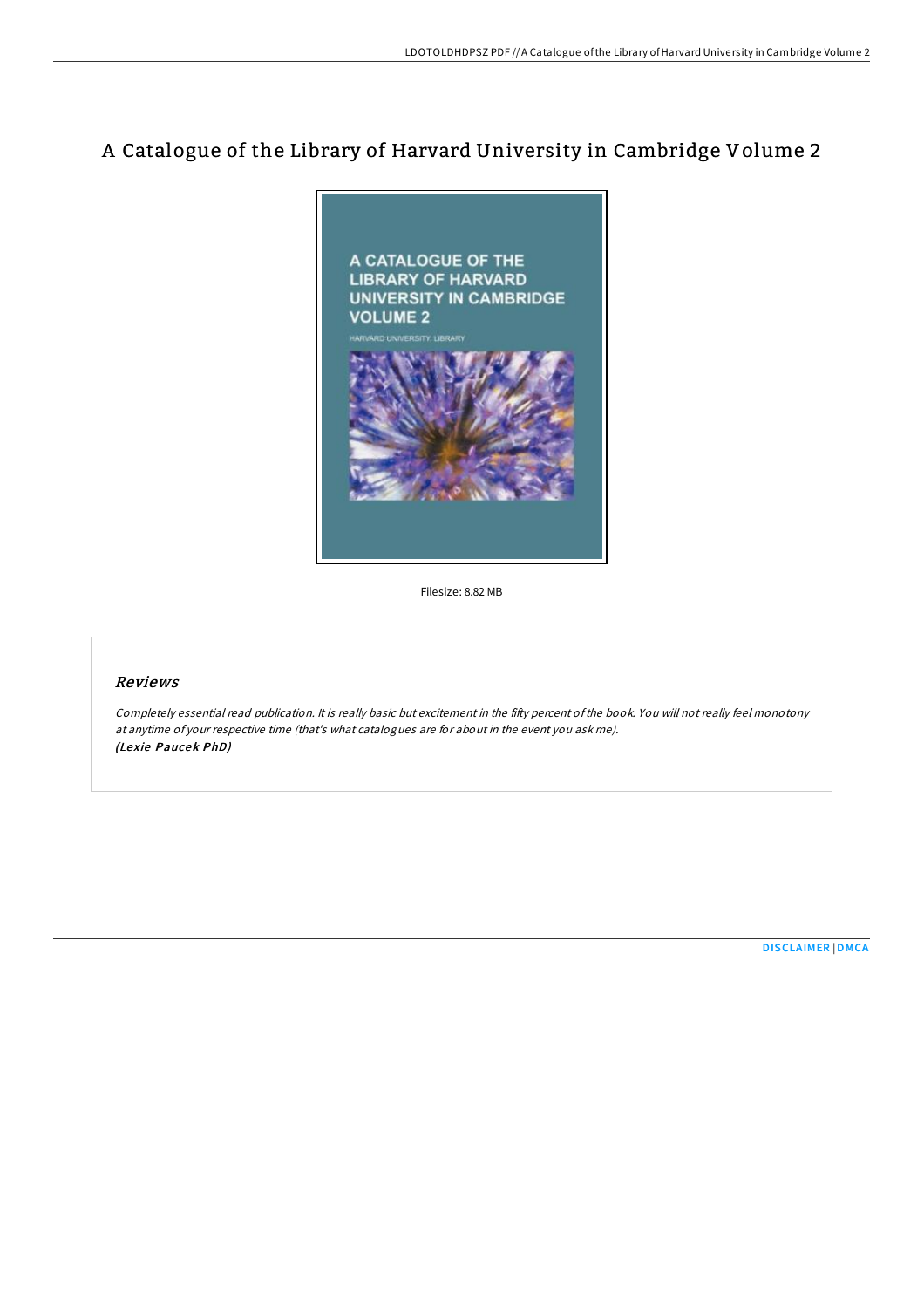## A CATALOGUE OF THE LIBRARY OF HARVARD UNIVERSITY IN CAMBRIDGE VOLUME 2



Rarebooksclub.com, United States, 2012. Paperback. Book Condition: New. 246 x 189 mm. Language: English . Brand New Book \*\*\*\*\* Print on Demand \*\*\*\*\*.This historic book may have numerous typos and missing text. Purchasers can download a free scanned copy of the original book (without typos) from the publisher. Not indexed. Not illustrated. 1830 edition. Excerpt: .4to. Lond. 1688. Romanis, Philippus de. Ode. 8vo. Roma? 1818. Roman Politique. Vide Saintard. Romans, Bernard. Natural History of Florida. 8vo. N. York. 1776., . On an Improved Sea-Compass. (Amer. Phil. Tr. vol. 2.) Romans. Sketches of their Domestic Manners and Institutions. 2d Amer. ed. 18mo. Phil. 1823. Romanum Breviarium, Urbani viii Auctoritate recognitum. 4 vol. 12mo. Paris. 1739. Manuale. 4to. MS. Missale, Urbani viii Auctoritate recognitum. 12mo. Paris. 1739. Pontificale, Clementis viii ac Urbani viii Auctoritate recognitum. 12mo. Venetiis. 1740. Rituale, Pauli v Jussu editum, cum Notis. 12mo. Lugd. 1699, et 1726. Vide Breviarium, --Missale, --Office, c. Romayne, James T. B. Oration on the Anniversary of the Sortie from Fort Erie. 8vo. N. York. 1816. Rome in the Nineteenth Century, in a Series of Letters. 2 vols. 12mo. N. York. 1827. Vide Church, --Conclavi, --Popery, c. Ronayne, Philip. Treatise of Algebra. 8vo. Lond. 1717. Rondelet, Guil. Histoire des Poissons. 4to. Lyons. 1558., . De Thcriaca. Vide Cordus. Rooke, John. Arrian s History of Alexander s Expedition, translated from the Greek, with Notes, c. 2 vols. 8vo. Lond. 1729. Rooper, Wm. See Roper, Wm. Roper, R. S. D. Treatise upon the Law of Legacies. 2d ed. 2 vols. 8vo. Lond. 1804., . On tho Law of Baron and Feme. 2 vols. 8vo. N. York. 1825. Roper, Wm. Life of Sir Thomas Moore. 8vo. Lond. 1728. Rorarius, Hieronymus. Quod Animalia Bruta Ratione utantur melius Homine. 12mo. Paris. 1648. Rosa, Michele. Saggio di Osservazioni sopra alcune Malattie...

h Read A Catalogue of the Library of Harvard University in [Cambrid](http://almighty24.tech/a-catalogue-of-the-library-of-harvard-university-3.html)ge Volume 2 Online ⊕ Download PDF A Catalogue of the Library of Harvard University in [Cambrid](http://almighty24.tech/a-catalogue-of-the-library-of-harvard-university-3.html)ge Volume 2